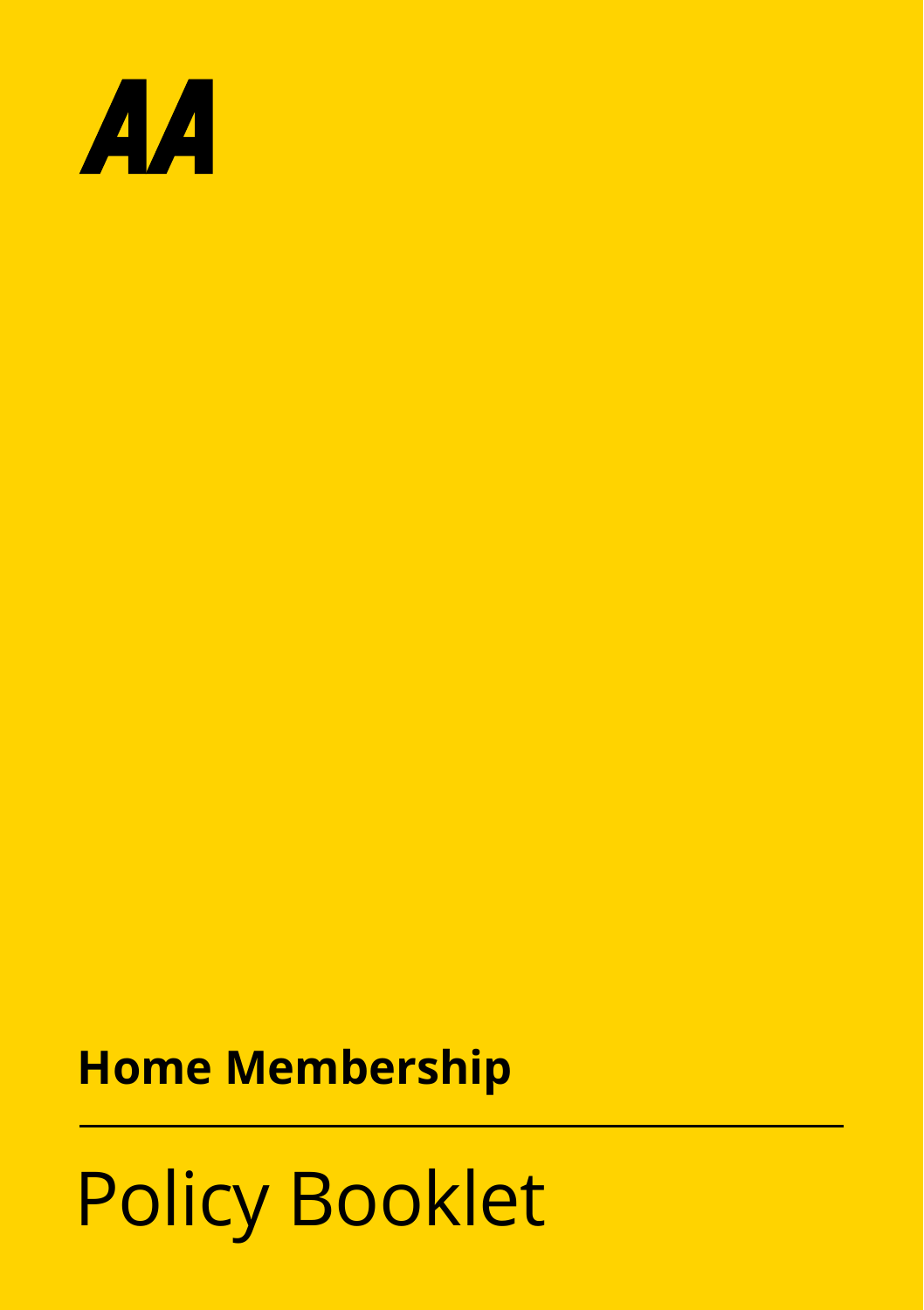#### **Welcome to AA Home Membership**

A warm welcome and thank you for choosing this policy which provides insurance and help in the event of certain home emergency situations which impact the safety, security and habitability of your home. Your policy booklet, Statement of Fact and Certificate of Insurance include everything you need to know about your Home Membership policy.

reder the

**Brendan Nevin** Chief Executive, AA Ireland Limited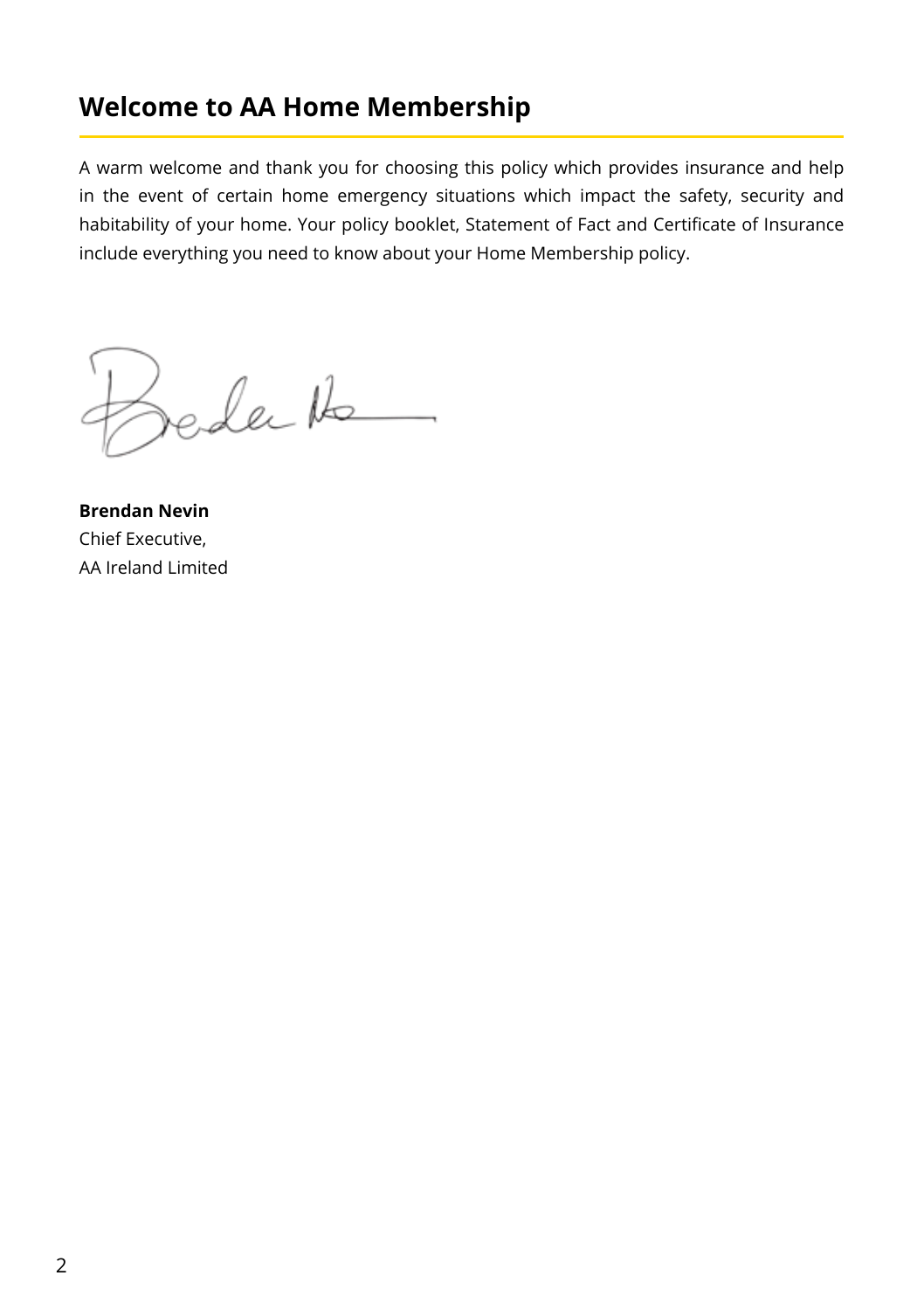#### **Contents**

To make a claim under your policy please check within this policy booklet that the incident is covered by your policy and then telephone us on 1800 252 626 straight away and provide the following information:

- Your policy number (this is shown on your Certificate of Insurance);
- Your name and address;
- The nature of the home emergency.

YOUR CERTIFICATE OF INSURANCE WILL OUTLINE DETAILS OF YOUR COVER.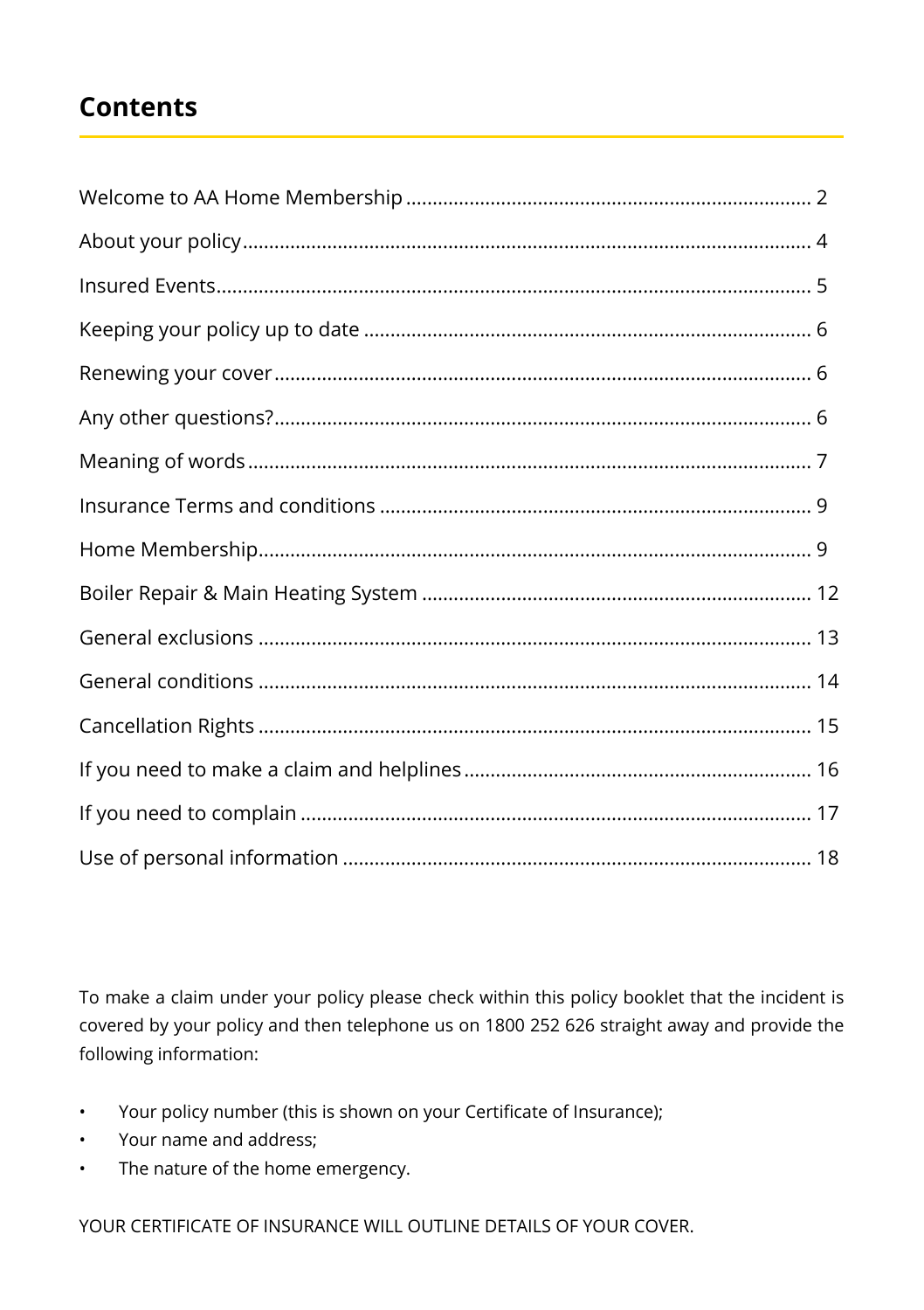# **About your policy**

The cover set out in your policy is designed to cover home emergencies only and offer assistance in making your home safe, secure and habitable after an insured event. This emergency level of cover offers 24 hour assistance in the event of the emergencies outlined in the table overleaf.

This policy is not designed to replace buildings and contents insurance and will not provide assistance for normal day to day home maintenance.

We have put this wording together to clearly set out the details of your insurance cover. Please read it carefully, as well as your Certificate of Insurance, to make sure they meet your needs.

Remember to check the exclusions and restrictions under each section and also the general exceptions and exclusions which apply to the whole policy.

The table overleaf summarises the cover available on this product.

Your Certificate of Insurance outlines the details of your cover.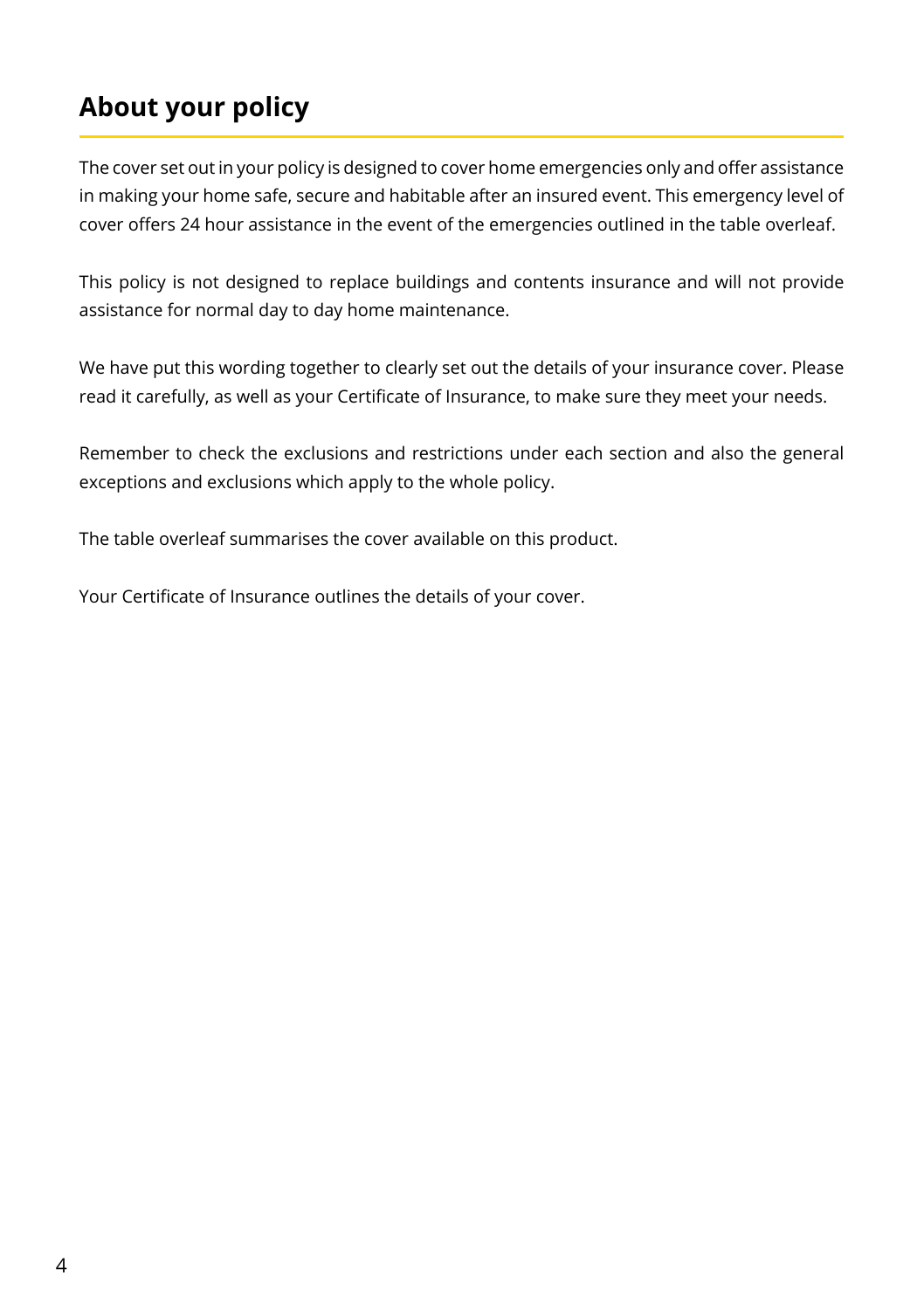## **Insured Events**

| <b>Summary Cover</b>                   | <b>AA Home Membership</b> |
|----------------------------------------|---------------------------|
| Plumbing and drains                    |                           |
| Internal gas supply                    |                           |
| Internal electrics                     |                           |
| Windows, keys and locks                |                           |
| Overnight accommodation                |                           |
| Roofing                                |                           |
| Pest infestation                       |                           |
| Boiler repair and main heating system* |                           |

\* Boiler repair and main heating system - boilers or heating systems must have been serviced by a qualified person within the preceding 24 months, you will be asked to produce the evidence at the time of the claim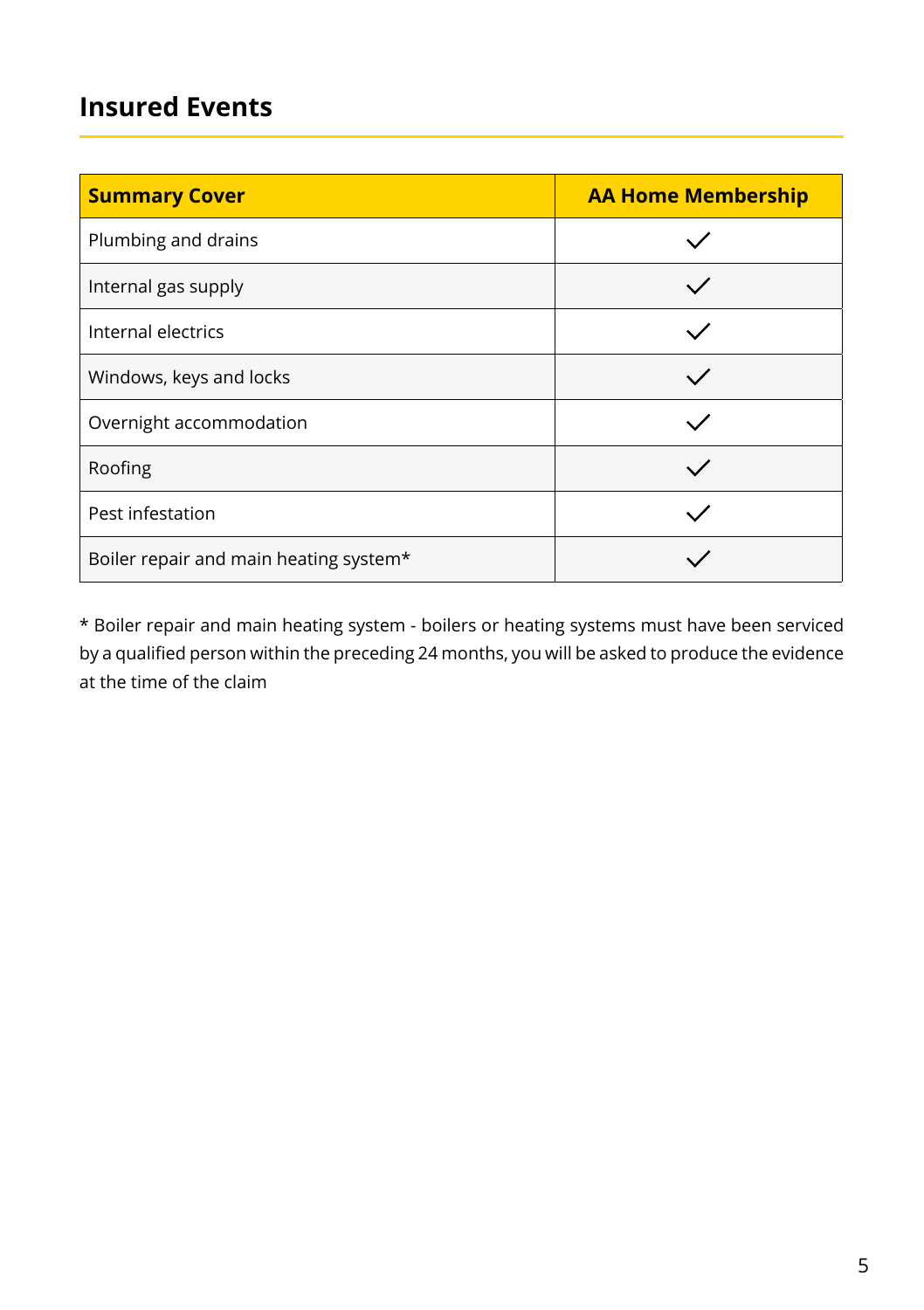### **Keeping your policy up to date**

Please tell us if you change your address as we will need to make sure that your home can still be covered under AA Home Membership. We may charge an administration fee if the changes mean we have to adjust your policy or send out duplicate copies of your documents. Details of our fees can be found in our Terms of Business.

#### **Renewing your cover**

At the end of each 12-month period we will write to confirm if we are offering renewal terms or advise if we are not in a position to renew your cover.

If you are paying by instalments your cover will automatically be renewed as specified in our letter, unless we hear from you.

We will advise you of the premium and / or the new monthly instalments that you will have to pay and any changes to cover that will take effect at renewal and any changes that apply to your policy booklet.

If you don't want to renew your policy, please let us know at least six days before the renewal date. You can contact us by:

Phone: 01 649 7448

Post: Home Membership, AA Ireland Ltd. 61a South William Street, Dublin 2.

## **Any other questions?**

Please call our customer services helpline on 01 649 7448, we will be happy to explain any part of this policy and answer your questions. Alternatively, more information is available on our website: theaa.ie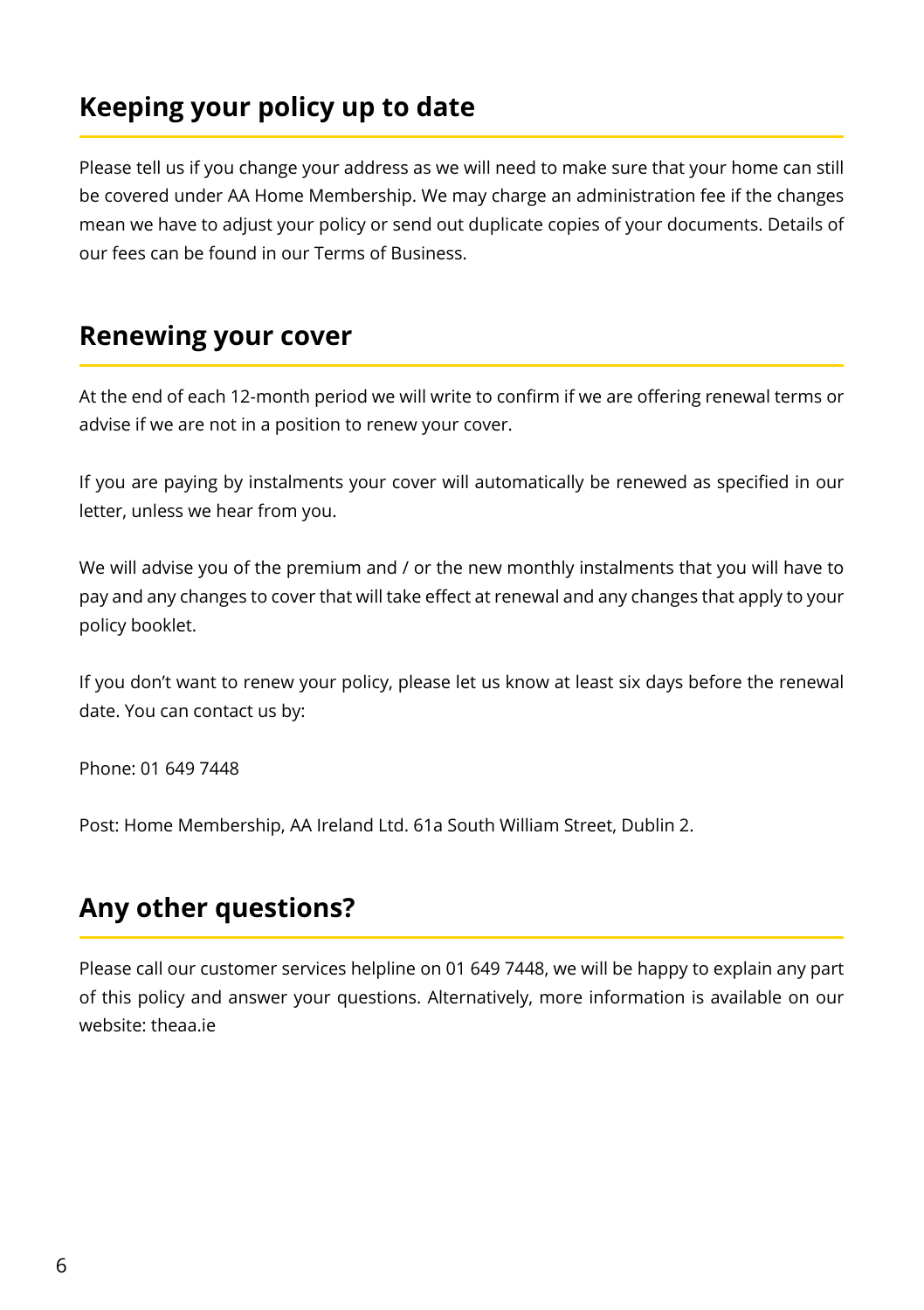#### **AA Home Membership**

Certain words have specific meanings in relation to your policy. To help you identify these we've printed them in *bold italics* in your policy details. Anywhere you see this word it has the same meaning.

| <b>Authorised Contractors</b>   | Tradesman authorised by us to assess your claim, and<br>carry out repairs in your home under this policy and our<br>delegated authority.                                                                                                                                                                                                                                                                                                                                                                                                                         |
|---------------------------------|------------------------------------------------------------------------------------------------------------------------------------------------------------------------------------------------------------------------------------------------------------------------------------------------------------------------------------------------------------------------------------------------------------------------------------------------------------------------------------------------------------------------------------------------------------------|
| <b>Authorised Insurer</b>       | Inter Partner Assistance (IPA) S.A.                                                                                                                                                                                                                                                                                                                                                                                                                                                                                                                              |
| Beyond economic repair          | On assessment of your main boiler our engineer may<br>declarecit to be 'beyond economical repair'; this means<br>the cost of parts (inc VAT) to repair the heater is greater<br>than 85% of the manufacturers current retail price of<br>a replacement (or if not available, the average retail<br>price through leading Irish suppliers of the same or a<br>similar mode); or we are unable to find the required<br>manufacturer's spare parts to complete the repair from<br>our reputable suppliers or the manufacturers themselves<br>i.e. part is obsolete. |
| <b>Certificate of Insurance</b> | The document which describes Your Property and any<br>details of Your policy that are specific to You.                                                                                                                                                                                                                                                                                                                                                                                                                                                           |
| <b>Covered Events</b>           | <b>Emergency</b> to essential services within the <b>Property</b> listed<br>in your Certificate of Insurance.                                                                                                                                                                                                                                                                                                                                                                                                                                                    |
| <b>Home Emergency</b>           | The result of a sudden and unforeseen incident at the<br>Property which immediately:<br>a) Exposes the <i>insured</i> or a third party to a risk to their<br>health or:<br>b) Creates a risk of loss of or damage to the <b>Property</b> and/<br>or any of Your belongings or;<br>c) Renders the <b>Property</b> uninhabitable.                                                                                                                                                                                                                                  |
| <b>Emergency Repairs</b>        | Work undertaken by an authorised contractor to resolve<br>the <i>emergency</i> by completing a <b>Temporary Repair.</b>                                                                                                                                                                                                                                                                                                                                                                                                                                          |
| Home                            | The private dwelling (excluding detached outbuildings,<br>sheds, communal areas and detached garages) shown<br>in the Certificate of Insurance occupied by You or Your<br>immediate family or any lodger so long as You are also<br>resident at this <b>Property</b> . Such private dwellings must<br>be a single self-contained unit with its own front door of<br>standard wall and tile roof construction.                                                                                                                                                    |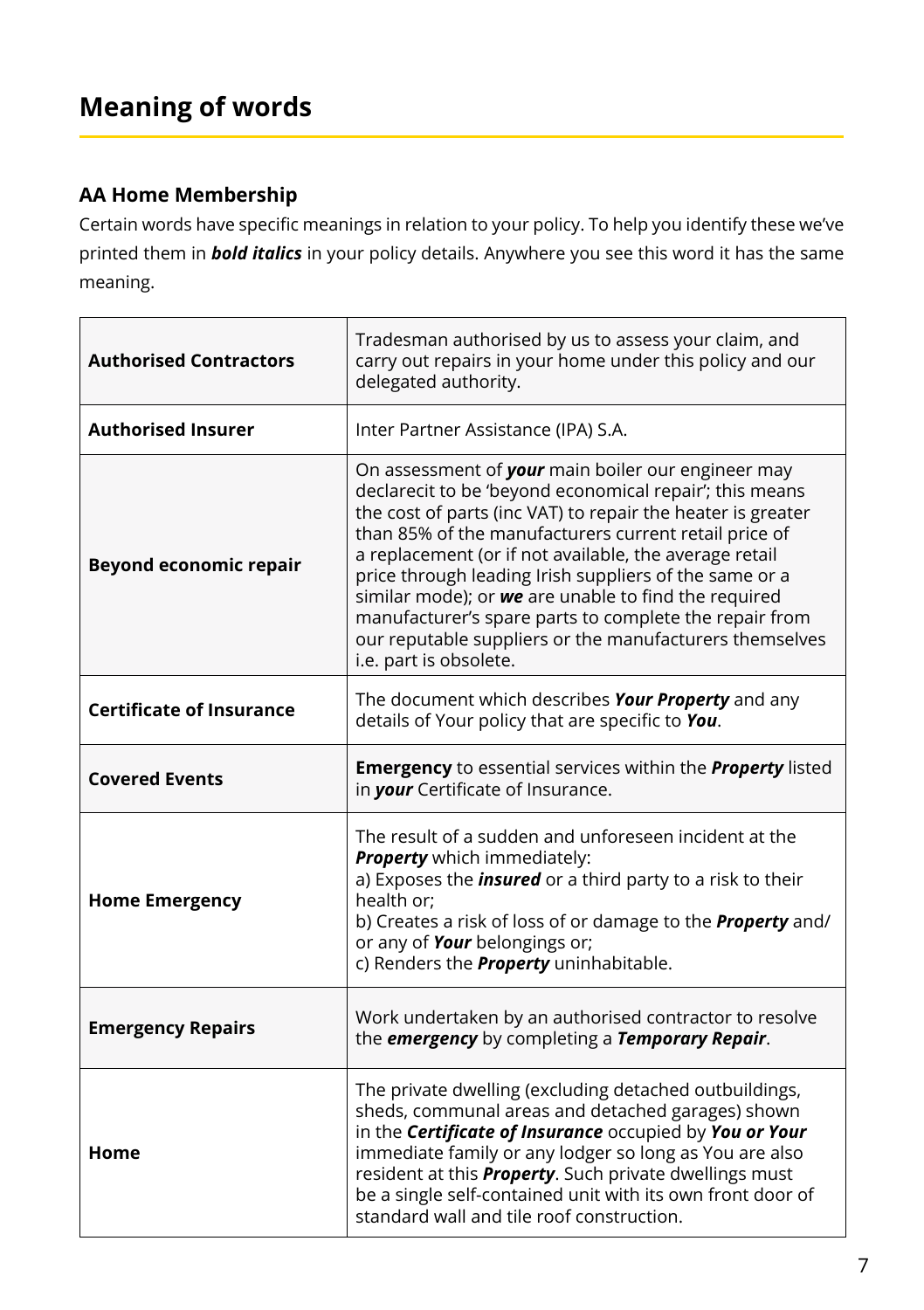| Insured Event(s)           | An incident giving rise to a valid claim under this policy.                                                                                                             |
|----------------------------|-------------------------------------------------------------------------------------------------------------------------------------------------------------------------|
| You/Your                   | The policyholder and/or any member of the policyholder's<br>immediate family normally living at the <b>Property</b> .                                                   |
| <b>Local Territory</b>     | Republic of Ireland.                                                                                                                                                    |
| <b>Period of Insurance</b> | One year from the start or renewal date shown on your<br>policy certificate. If a mid-term adjustment has been<br>made, the date on <b>your</b> new policy certificate. |
| <b>Permanent Repair</b>    | Work to put right the fault that caused the <b>emergency</b> ,<br>which is expected to provide a lasting repair.                                                        |
| <b>Statement of Fact</b>   | This document is a record of the information advised to<br>AA and upon which <b>Your</b> insurance has been arranged.                                                   |
| <b>Temporary Repair</b>    | A repair undertaken by an authorised tradesman which<br>will resolve an emergency but will need to be replaced by<br>a Permanent Repair.                                |
| We, Us, Our                | AA Ireland Ltd.                                                                                                                                                         |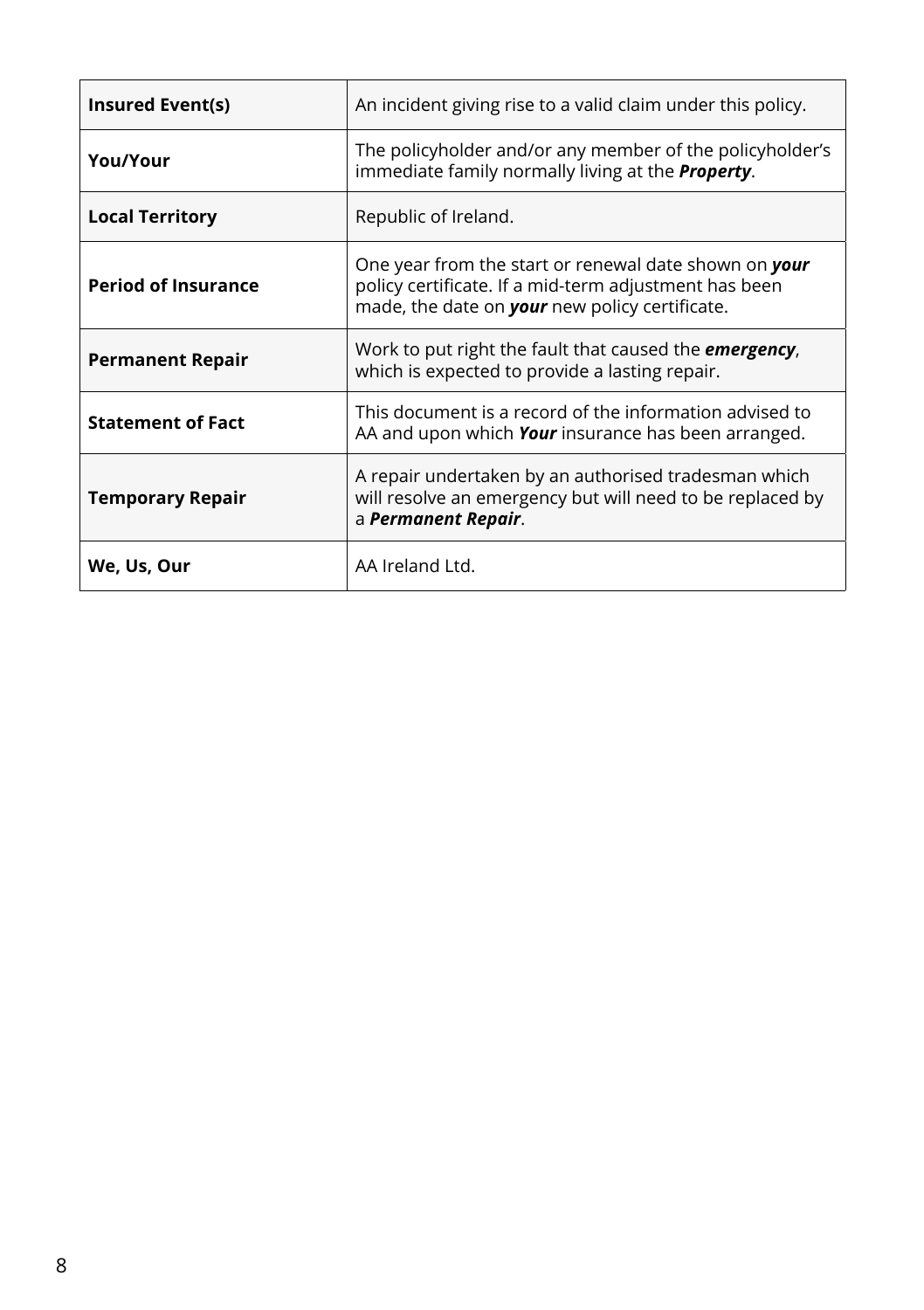#### **Insurance Terms and conditions**

This policy is administered by AA Ireland, 61a South William Street, Dublin 2. *AA Ireland Limited trading as AA Insurance is regulated by the Central Bank of Ireland.*

*AA Ireland Limited trading as AA Insurance is a tied agent of Inter Partner Assistance SA (IPA) for the purposes of selling Home Membership.*

*Inter Partner Assistance (IPA) S.A. is authorised by the National Bank of Belgium in Belgium. Inter Partner Assistance is regulated by the Central Bank of Ireland for conduct of business rules.*

AXA Assistance Ireland Limited provides the services and benefits described in this policy during the *Period of Insurance* for which *You* have paid the premium.

## **Home Membership**

The following subsections will not apply to *Property* types where there are shared facilities-Water Supply Pipe-Roofing. There are also some exclusions within other sections relating to communal areas which are detailed in the terms and conditions.

| <b>What is insured</b>                                                                                                                                                                                                                                                                                                                                                                                    | What is not insured                                                                                                                                                   |  |
|-----------------------------------------------------------------------------------------------------------------------------------------------------------------------------------------------------------------------------------------------------------------------------------------------------------------------------------------------------------------------------------------------------------|-----------------------------------------------------------------------------------------------------------------------------------------------------------------------|--|
| Your limits and Cover applying to this section                                                                                                                                                                                                                                                                                                                                                            |                                                                                                                                                                       |  |
| The <b>Authorised Insurer</b> will pay up<br>to €2000 for the emergency repair<br>to cover call out, labour, parts,<br>materials and VAT following an<br><b>Insured Event</b> which occurred during<br>the <b>Period of Insurance</b> . This limit<br>includes any costs incurred under<br>the overnight accommodation cover.<br>There is a maximum of four call outs<br>per <b>Period of Insurance</b> . | More than 4 Insured Events per <b>Period of</b><br><i>Insurance.</i>                                                                                                  |  |
|                                                                                                                                                                                                                                                                                                                                                                                                           | Any claims made under the policy within the first<br>14 days (other than a renewal of an existing policy).                                                            |  |
|                                                                                                                                                                                                                                                                                                                                                                                                           | Material/labour charges covered by manufacturer/<br>supplier/installer's guarantee                                                                                    |  |
|                                                                                                                                                                                                                                                                                                                                                                                                           | Any system, equipment or facility, which has<br>not been properly installed, or which is faulty or<br>inadequate as a result of any manufacturing or<br>design fault. |  |
|                                                                                                                                                                                                                                                                                                                                                                                                           | Cost of trace & access to locate the source of the<br>emergency                                                                                                       |  |
|                                                                                                                                                                                                                                                                                                                                                                                                           | Permanent or follow-on repairs required after the<br>emergency is resolved.                                                                                           |  |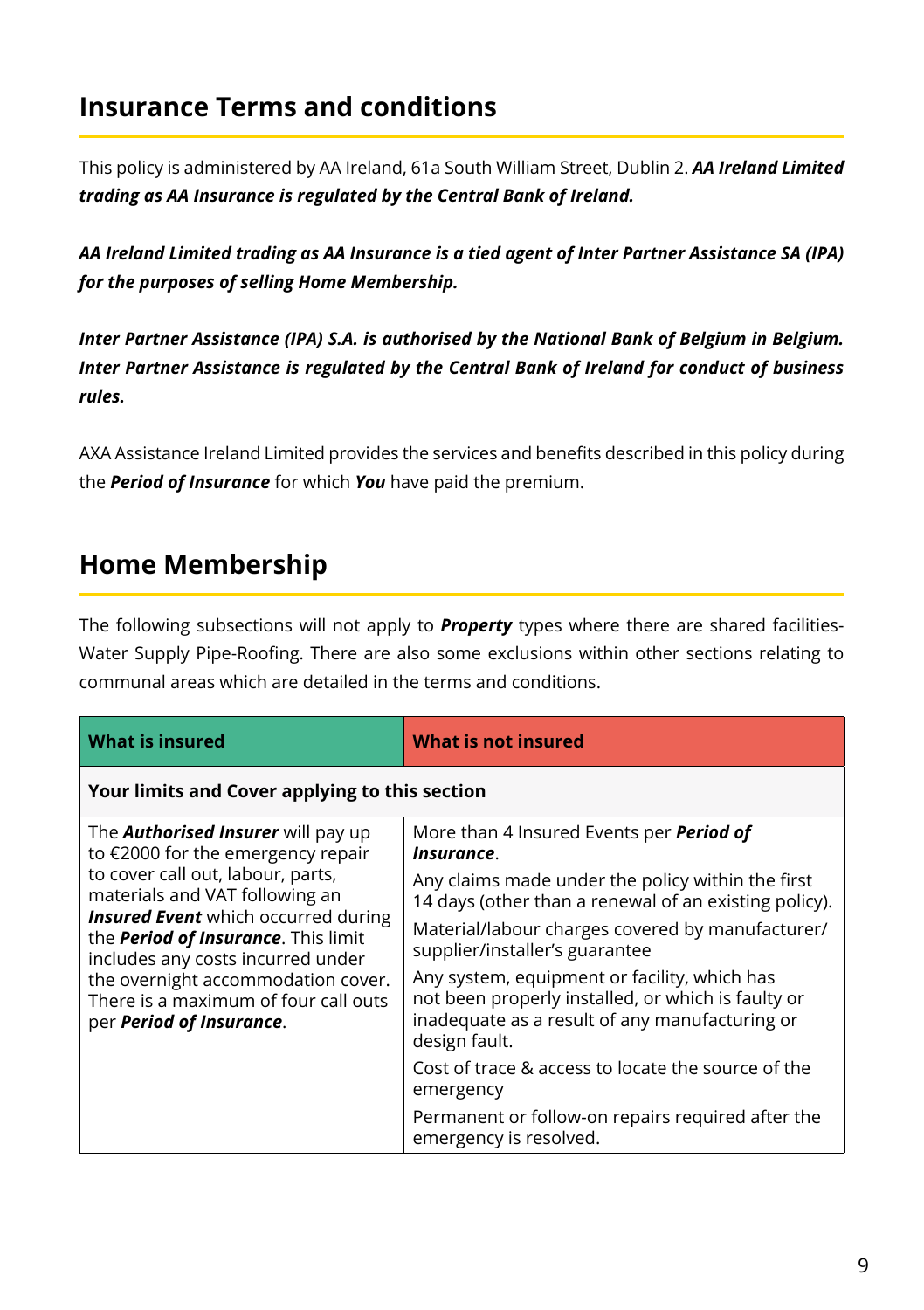| <b>Overnight accommodation</b>                                                                                                                                                                                                                                                                                                                                                                                                                                                               |                                                                                                                                                                                                                                                                                                                                                                                                                                                                                                                                                                                                                                                                                                                          |
|----------------------------------------------------------------------------------------------------------------------------------------------------------------------------------------------------------------------------------------------------------------------------------------------------------------------------------------------------------------------------------------------------------------------------------------------------------------------------------------------|--------------------------------------------------------------------------------------------------------------------------------------------------------------------------------------------------------------------------------------------------------------------------------------------------------------------------------------------------------------------------------------------------------------------------------------------------------------------------------------------------------------------------------------------------------------------------------------------------------------------------------------------------------------------------------------------------------------------------|
| If You cannot in the <b>Authorised</b><br>Insurer's opinion stay in Your Home<br>overnight because it is uninhabitable<br>due to an <i>Insured Event</i> covered by<br>this policy, the <b>Authorised Insurer</b><br>will, subject to prior agreement,<br>reimburse hotel costs of up to €150<br>per night for a maximum of 3 nights<br>per <i>insured event</i> (including VAT)<br>subject to claims limits. Each night<br>will need pre-authorisation by the<br><b>Authorised Insurer.</b> | Where pre-authorisation per night has not been<br>given by the Authorised Insurer.<br>More than €150 (including VAT) per night More<br>than 3 nights in any Period of Insurance.<br>Any costs incurred once the limit for the Insured<br><b>Event</b> has been exceeded.                                                                                                                                                                                                                                                                                                                                                                                                                                                 |
| <b>Plumbing</b>                                                                                                                                                                                                                                                                                                                                                                                                                                                                              |                                                                                                                                                                                                                                                                                                                                                                                                                                                                                                                                                                                                                                                                                                                          |
| An emergency relating to:<br>The internal hot and cold water pipes<br>between the main internal stopcock<br>and the internal taps;<br>The cold water storage tank; Flushing<br>mechanism of a toilet:<br>• A leak from:<br>• Your toilet;<br>• Visible pipes leading to and from<br>the shower or bath:<br>• Internal & external section of the<br>overflow pipe;<br>• Central heating water pipes.                                                                                          | Any dripping tap/nozzle or any other part of the<br>plumbing or drainage system where the water is<br>safely escaping down a drain;<br>Replacing external overflows, cylinders, hot and<br>cold water tanks, radiators, immersion tanks and<br>sanitary ware including sinks and basins.<br>Breakdown, leak or damage to domestic appliances<br>such as cookers, dishwashers and washing<br>machines:<br>Septic tanks, swimming pools and hot tubs;<br>Repair to, or replacement of, all pipework outside<br>the home;<br>Dealing with temporarily frozen pipes;<br>Cost of trace and access to locate the source of the<br>emergency.                                                                                   |
| <b>Drainage</b>                                                                                                                                                                                                                                                                                                                                                                                                                                                                              |                                                                                                                                                                                                                                                                                                                                                                                                                                                                                                                                                                                                                                                                                                                          |
| An emergency relating to the<br>blockage of, or damage to the waste<br>pipes causing a blockage or a waste<br>water leak.<br>The below is a list of emergencies<br>that you would be covered for:<br>Blocked sinks, blocked or leaking<br>waste pipes, along with rainwater<br>drains;<br>Blocked bath, toilets or external<br>drainage.<br>You will still be covered if you do<br>have another working toilet or<br>bathing facility;                                                       | Repairs to drains that are the responsibility of the<br>local water authority (even if they are within the<br>boundaries of the home);<br>Repairing, replacing manholes, soakaways, septic<br>tanks (clearing or emptying), cesspits, treatment<br>plants and their outflow pipes, guttering and<br>downpipes;<br>Regularly cleaning your drains and any descaling of<br>your drains;<br>Removing, replacing or repairing any part of the<br>drain which is damaged but does not result in the<br>total blockage of the drain;<br>Repairing or unblocking drains which are used for<br>commercial purposes;<br>Making access to drain systems points of entry (such<br>as manhole covers) if these have been built over; |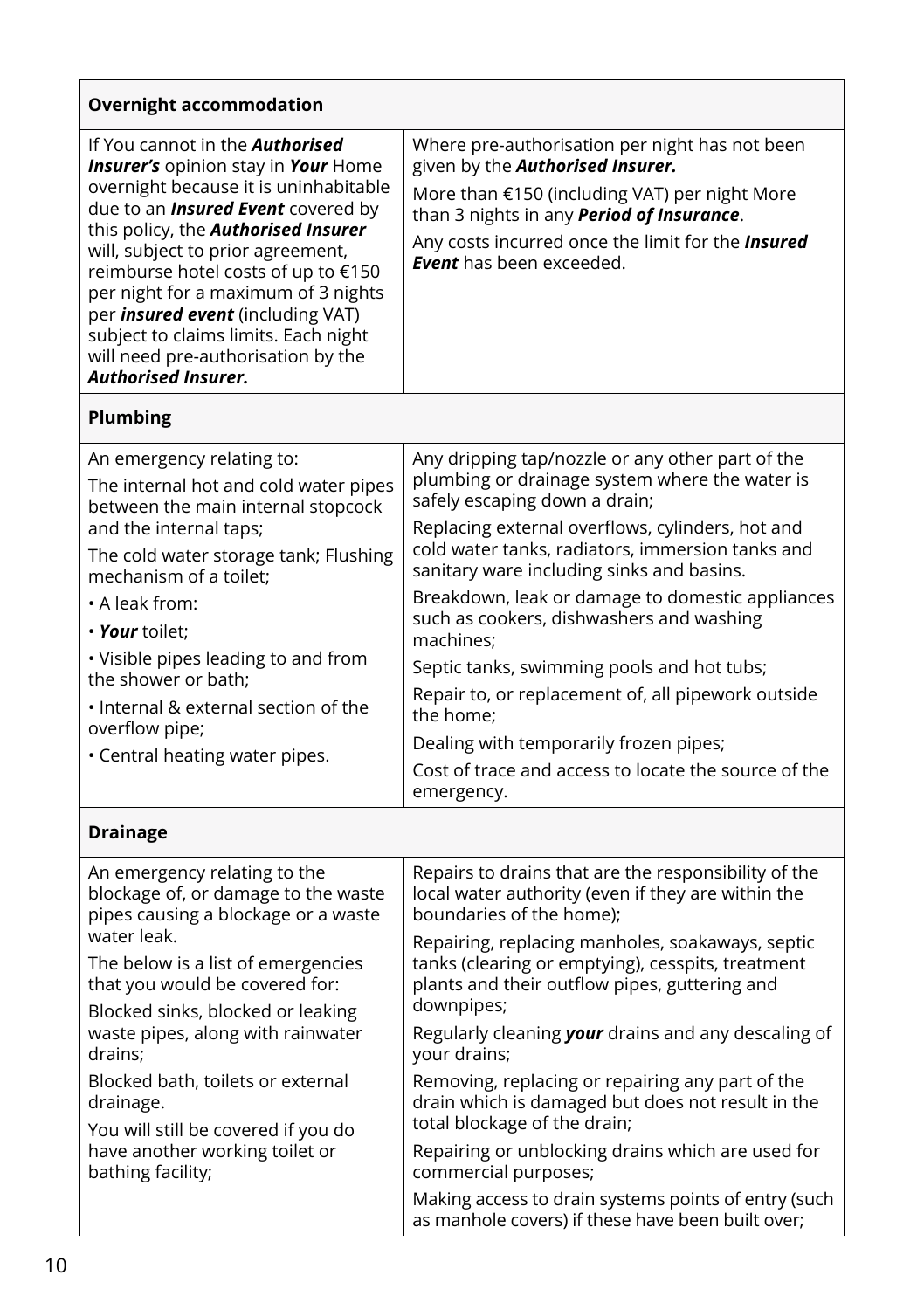|                                                                                                                                                                                                                                                               | Drain clearance due to installation faults or misuse<br>of drains such as flushing baby wipes down the<br>drain, grease or cooking oil;<br>Cost of trace and access to locate the source of the<br>emergency.                                                                                                                                    |
|---------------------------------------------------------------------------------------------------------------------------------------------------------------------------------------------------------------------------------------------------------------|--------------------------------------------------------------------------------------------------------------------------------------------------------------------------------------------------------------------------------------------------------------------------------------------------------------------------------------------------|
| <b>Roofing</b>                                                                                                                                                                                                                                                |                                                                                                                                                                                                                                                                                                                                                  |
| Sudden and unforeseen roofing<br>problems such as leaks or tiles blown<br>off during a storm or bad weather                                                                                                                                                   | Damage to external guttering.<br>Damage to roofs constructed with a flexible<br>weather roof-ing membrane e.g. torch on felt,<br>trocal etc.                                                                                                                                                                                                     |
| <b>Internal Domestic Gas supply</b>                                                                                                                                                                                                                           |                                                                                                                                                                                                                                                                                                                                                  |
| Sudden, unexpected leak to the<br>internal domestic gas supply pipe<br>from the meter to the gas appliance                                                                                                                                                    | Any claim relating to the interruption, failure or<br>disconnection of the mains gas supply.                                                                                                                                                                                                                                                     |
| <b>Electricity Failure</b>                                                                                                                                                                                                                                    |                                                                                                                                                                                                                                                                                                                                                  |
| Complete or partial failure of<br>electricity within the Property.<br>Breakdown of an Electric shower.                                                                                                                                                        | Replacement of light bulbs and fuses in plugs.<br>Breakdown or loss of or damage to domestic<br>appliances, and other mechanical equipment<br>Replacement of electric showers.<br>Electricity supply to, or failure of burglar/fire alarm<br>systems, CCTV surveillance or supply to swimming<br>pools and their plumbing or filtration systems. |
| <b>Pest Infestation</b>                                                                                                                                                                                                                                       |                                                                                                                                                                                                                                                                                                                                                  |
| Removal from your Home of brown<br>rats, black rats, house mice, field<br>mice, squirrels, wasps' nests &<br>hornets' nests.<br>Pests (wasps nest only) outside the<br>private dwelling e.g. in garages and<br>other outbuildings.                            | Pests other than wasps nests outside the main<br>building e.g. in garages and other outbuildings.<br>More than two call outs to <b>your</b> home per claim.                                                                                                                                                                                      |
| Keys and Locks                                                                                                                                                                                                                                                |                                                                                                                                                                                                                                                                                                                                                  |
| Keys, broken locks and ir-replaceable<br>loss of all keys required to gain<br>access to the Property not including<br>outbuildings.<br>Keys which have broken in the lock<br>for a door to <b>your</b> house but you can<br>gain access through another door. | Loss of keys for outbuildings, garages, and sheds.                                                                                                                                                                                                                                                                                               |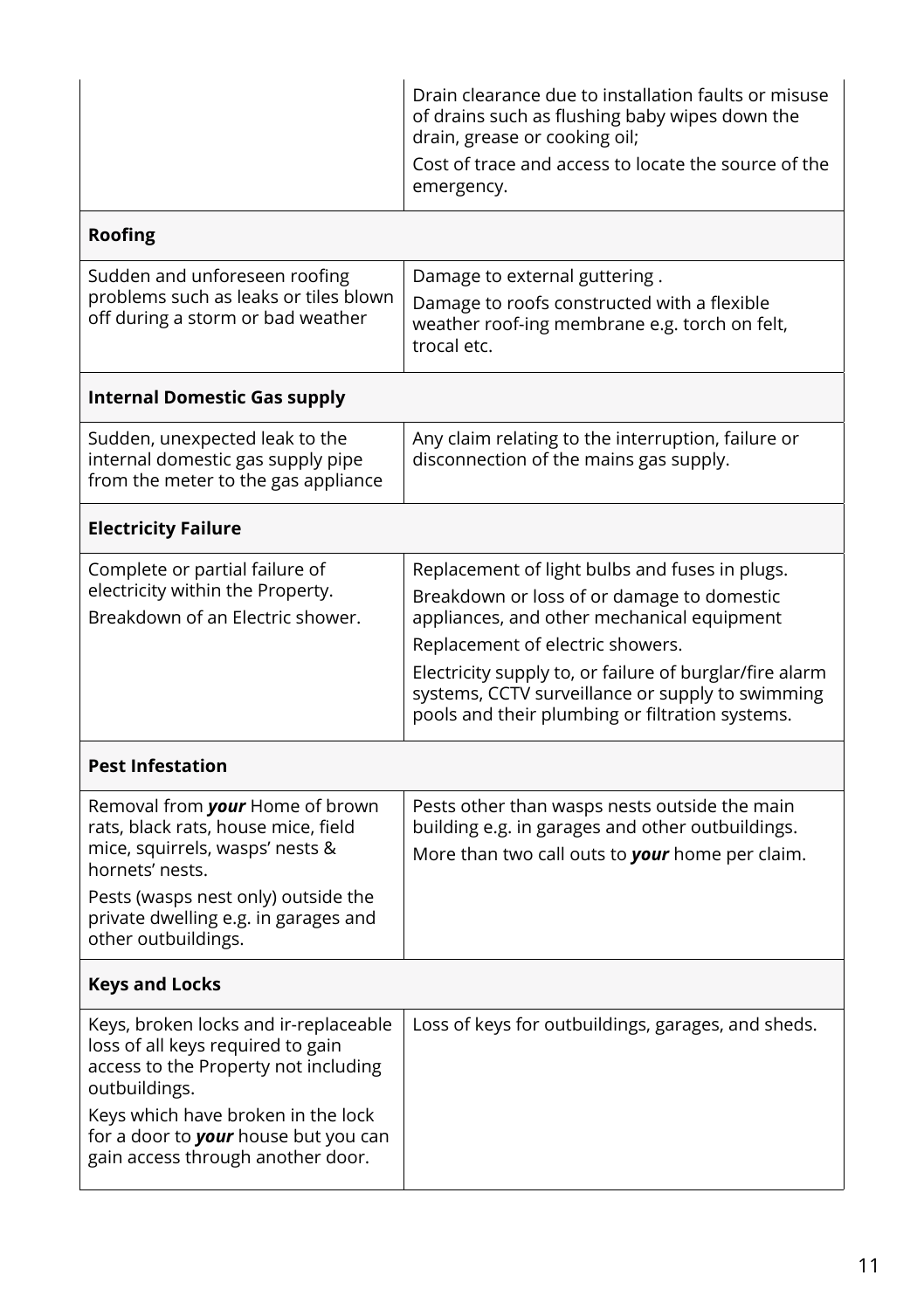| Windows                                                                               |                                                          |
|---------------------------------------------------------------------------------------|----------------------------------------------------------|
| Broken or damaged windows and<br>doors presenting a security risk to<br>the property. | Damage to windows of outbuildings, garages and<br>sheds. |

# **Boiler Repair & Main Heating System**

| <b>What is insured</b>                                                                                                                                                                                                                                                                                                                                                                                                                                                                                                                                                                                                                                                                                                                                                                                                                                                     | <b>What is not insured</b>                                                                                                                                                                                                                                                                                                                                                                                                                                                                                              |  |
|----------------------------------------------------------------------------------------------------------------------------------------------------------------------------------------------------------------------------------------------------------------------------------------------------------------------------------------------------------------------------------------------------------------------------------------------------------------------------------------------------------------------------------------------------------------------------------------------------------------------------------------------------------------------------------------------------------------------------------------------------------------------------------------------------------------------------------------------------------------------------|-------------------------------------------------------------------------------------------------------------------------------------------------------------------------------------------------------------------------------------------------------------------------------------------------------------------------------------------------------------------------------------------------------------------------------------------------------------------------------------------------------------------------|--|
| Your Limits and Cover applying to this section                                                                                                                                                                                                                                                                                                                                                                                                                                                                                                                                                                                                                                                                                                                                                                                                                             |                                                                                                                                                                                                                                                                                                                                                                                                                                                                                                                         |  |
| The <b>Authorised Insurer</b> will pay up to $\epsilon$ 2,000<br>for call out, labour, parts, materials and VAT<br>following an <b>Insured Event</b> which occurred<br>during the <b>Period of Insurance</b> .<br>This limit includes any costs incurred under<br>the overnight accomodation cover.<br>If Your boiler is, in the Authorised Insurer's<br>opinion, <b>Beyond economic Repair</b> the<br><b>Authorised Insurer will:</b><br>For boilers up to 6 years old - give You €750<br>towards a replacement boiler. This can be<br>claimed by providing a copy of <b>Your</b> receipt<br>within 60 days of the call out;<br>For boilers over 6 years old - No repair or<br>replacement will be provided. From this<br>point onwards we will not cover any future<br>boiler breakdowns unless a new boiler has<br>been installed, proof of this will be re-<br>quired. | More than 4 <b>Insured Events</b> per <b>Period of</b><br>Insurance.<br>Any claims made under the policy within<br>the first 14 days (other than a renewal of an<br>existing policy);<br>Material/Labour charges covered by<br>manufacturer/supplier/installer's warranty.<br>Any system, equipment or facility, which<br>has not been properly installed, or which<br>is faulty or inadequate as a result of any<br>manufacturing or design fault;<br>Cost of trace & access to locate the source<br>of the emergency. |  |
| Main heating system and boiler repair                                                                                                                                                                                                                                                                                                                                                                                                                                                                                                                                                                                                                                                                                                                                                                                                                                      |                                                                                                                                                                                                                                                                                                                                                                                                                                                                                                                         |  |
| Breakdown of Boiler;<br>Central heating failure;<br>Hot water failure including failure of your<br>immersion heatin system;<br>Radiators coming on when they shouldn't.<br>One or more of your radiators are not<br>working when others are.                                                                                                                                                                                                                                                                                                                                                                                                                                                                                                                                                                                                                               | The cost of any remedial work, repair or<br>parts needed for any fault that is found<br>before or during the first annual boiler<br>service:<br>Boilers, which are impossible or impractical<br>to access in order to perform a service;<br>Boilers in a commercial <b>Property</b> ;<br>Failure of boilers or heating systems that<br>have not been inspected or serviced by<br>a qualified person within preceding 24<br>months, You may be asked to produce the<br>evidence at the time of the claim:                |  |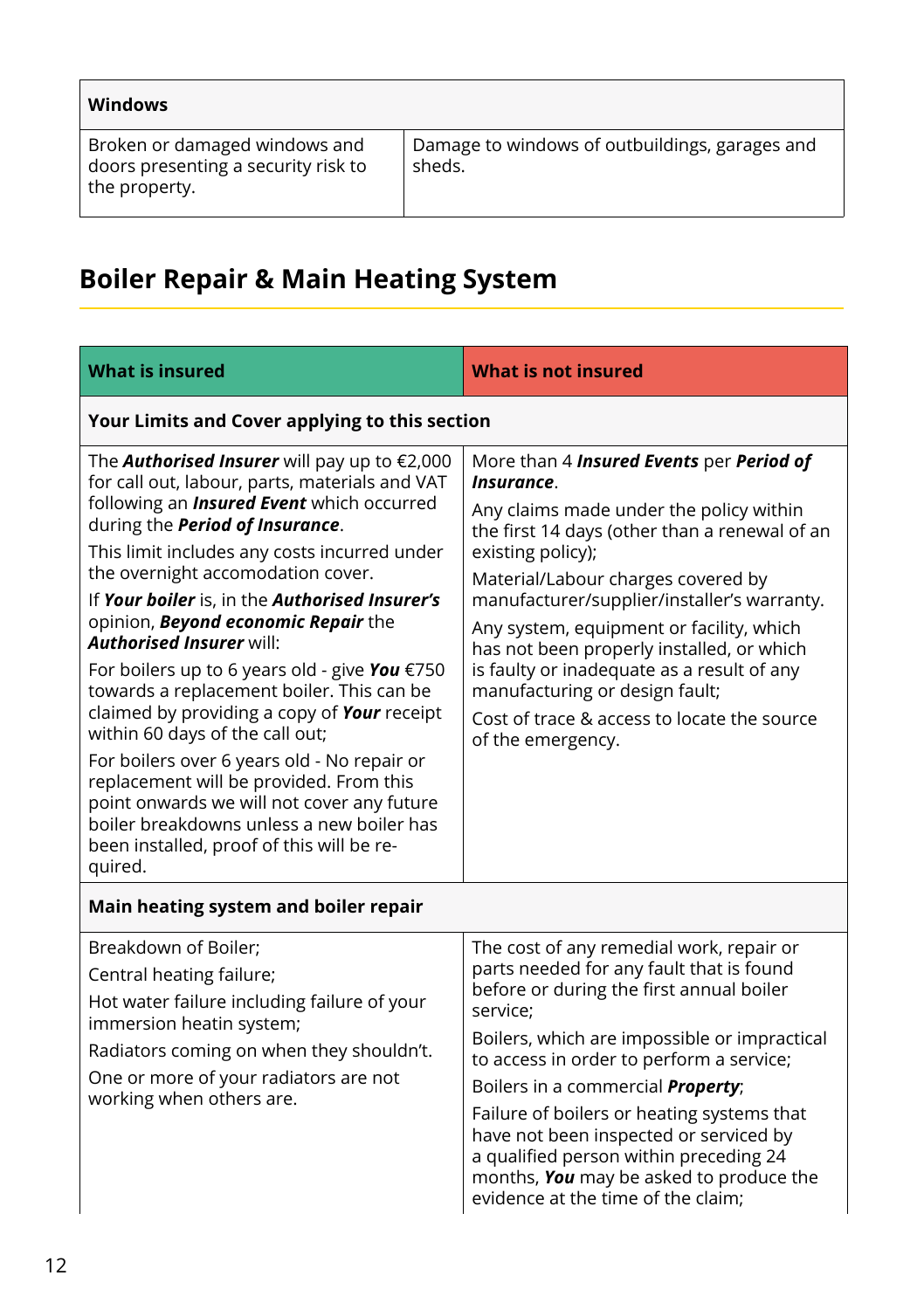| Boilers more than 15 years old;<br>Checks or maintenance required on any gas<br>or oil appliance other than the boiler;                                                                                                                                                              |
|--------------------------------------------------------------------------------------------------------------------------------------------------------------------------------------------------------------------------------------------------------------------------------------|
| Any non-functional decorative parts, trim or<br>casing;                                                                                                                                                                                                                              |
| Boilers that are <b>Beyond Economic Repair</b> ;                                                                                                                                                                                                                                     |
| Descaling and any work arising from hard<br>water scale deposits (including power<br>flushing) or from damage caused by<br>aggressive water or sludge resulting from<br>corrosion. Signs that work is needed may<br>include a noisy boiler, sludged up pipes or<br>poor circulation; |
| LPG gas, solid fuel fired, warm air and solar<br>heating;                                                                                                                                                                                                                            |
| Un-vented heating systems;                                                                                                                                                                                                                                                           |
| Heat pumps, air source heat pumps. warm<br>air systems, water heaters, electric or piped<br>underfloor heating systems;                                                                                                                                                              |
| Properties with more than one boiler.                                                                                                                                                                                                                                                |
|                                                                                                                                                                                                                                                                                      |

# **General exclusions**

- 1. Loss or damage arising from circumstances known to *You* prior to the start date of this insurance.
- 2. Replacement of boilers, cylinders, tanks, radiators, kitchen appliances and sanitary ware.
- 3. The cost of replacement parts due to natural wear and tear.
- 4. Loss or damage however caused to personal items, like paintings, electrical goods, jewellery, clothing, etc.
- 5. Any loss due to faulty installation.
- 6. Loss or damage arising from disconnection or interruption of mains services by the deliberate act of the utility company concerned or any equipment or services which are the responsibility or *Property* of the utility company.
- 7. Any cost relating to the attempted repair by *You* or *Your* own contractor.
- 8. Any defect, damage or failure caused by malicious or wilful action, negligence, misuse, third party interference or faulty workmanship, including any attempted repair or modification which does not comply with recognised industry standards.
- 9. Any emergency occurring after *Your Home* has been unoccupied for more than 30 consecutive days.
- 10. Any loss arising from subsidence caused by bedding down of new structures, demolition or structural repairs or alterations to the *Property*, faulty workmanship or the use of defective materials, or river or coastal erosion.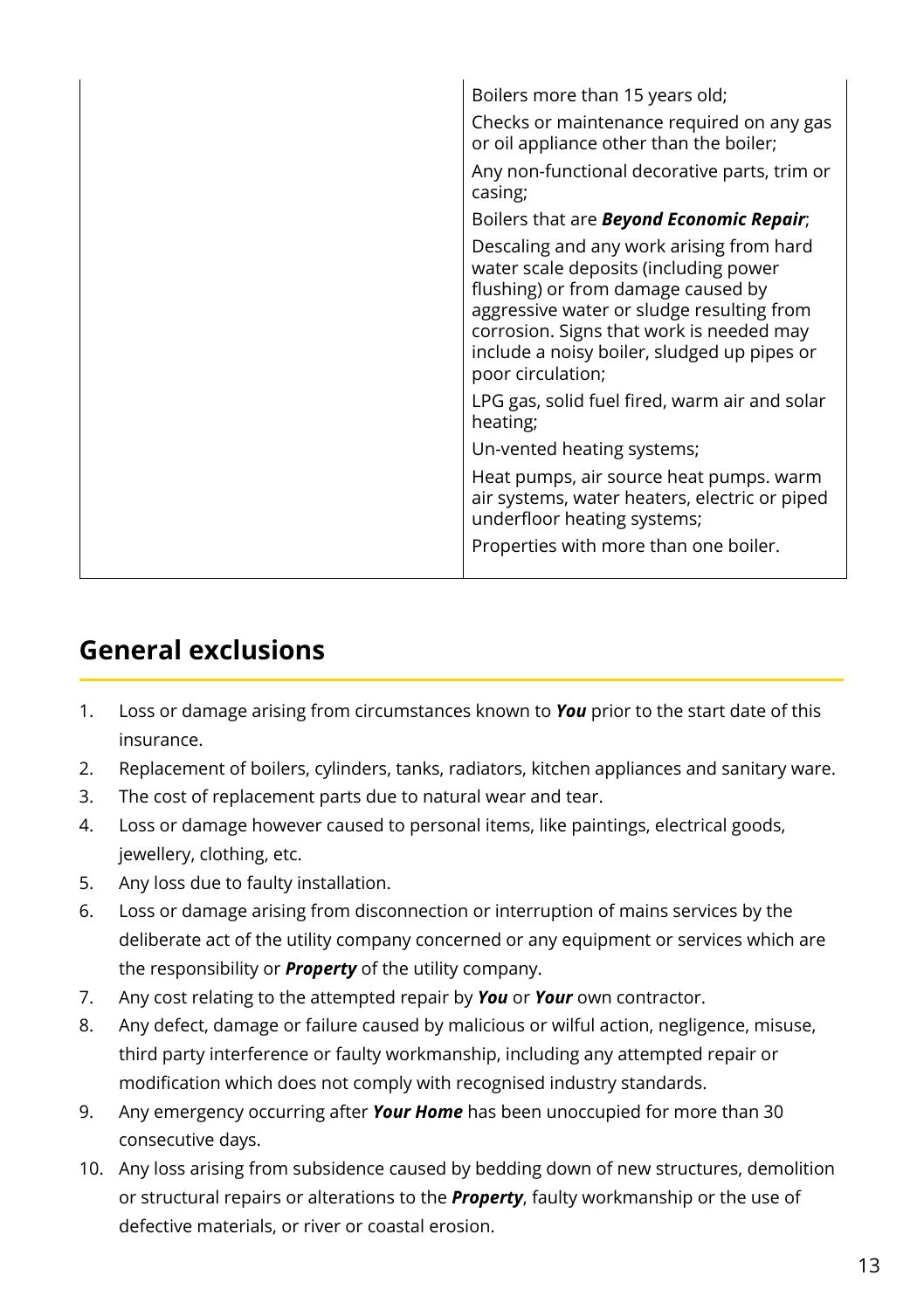- 11. Any loss or damage arising as a consequence of:
	- war, invasion, act of foreign enemies, terrorism, hostilities (whether war is declared or not), civil war, rebellion, revolution, insurrection, coup, riot or civil disturbance; ionising radiation or contamination by radioactivity from any nuclear fuel or from any nuclear waste from combustion of nuclear fuel, the radioactive toxic explosive or other hazardous properties of any explosive nuclear assembly or its nuclear component.
- 12. Any loss, injury, damage or legal liability arising directly or indirectly from, or consisting of the following: the failure or inability of any equipment to correctly recognise or interpret data representing any date, in such a way that it does not work properly at all.

#### **General conditions**

#### **Claims**

This insurance is not household buildings or a contents policy or an equipment maintenance contract. Home Membership is restricted to repairs where it is necessary to make the property safe and secure, or habitable, or to prevent further damage to your property. It complements *Your* household insurance policies, providing benefits and services which are not normally available under such policies. It is therefore a requirement of this policy that *You* have a *Home* insurance policy covering *Your Property* and a contents insurance policy covering *Your* possessions.

If any loss, damage or expense covered under this insurance policy is also covered by any other insurance or maintenance contract, *We* will not pay more than *Our* fair share (rateable proportion) of any claim.

This insurance does not cover normal day to day maintenance at *Your Home* that *You* should do. Nor does it pay for replacing items that wear out over a period of time or replacement of parts on a like for like basis where the replacement is necessary to resolve the immediate emergency.

*We* will only pay costs which are incurred as a direct consequence of the event which led to the claim *You* are making under this policy up to the policy limit of €2000 per insured event.

*You* must co-operate with *Us* in obtaining reimbursement of any costs *We* incur under the terms of this cover, which may have been caused by the action of a third party against whom *You* have a legal right of action.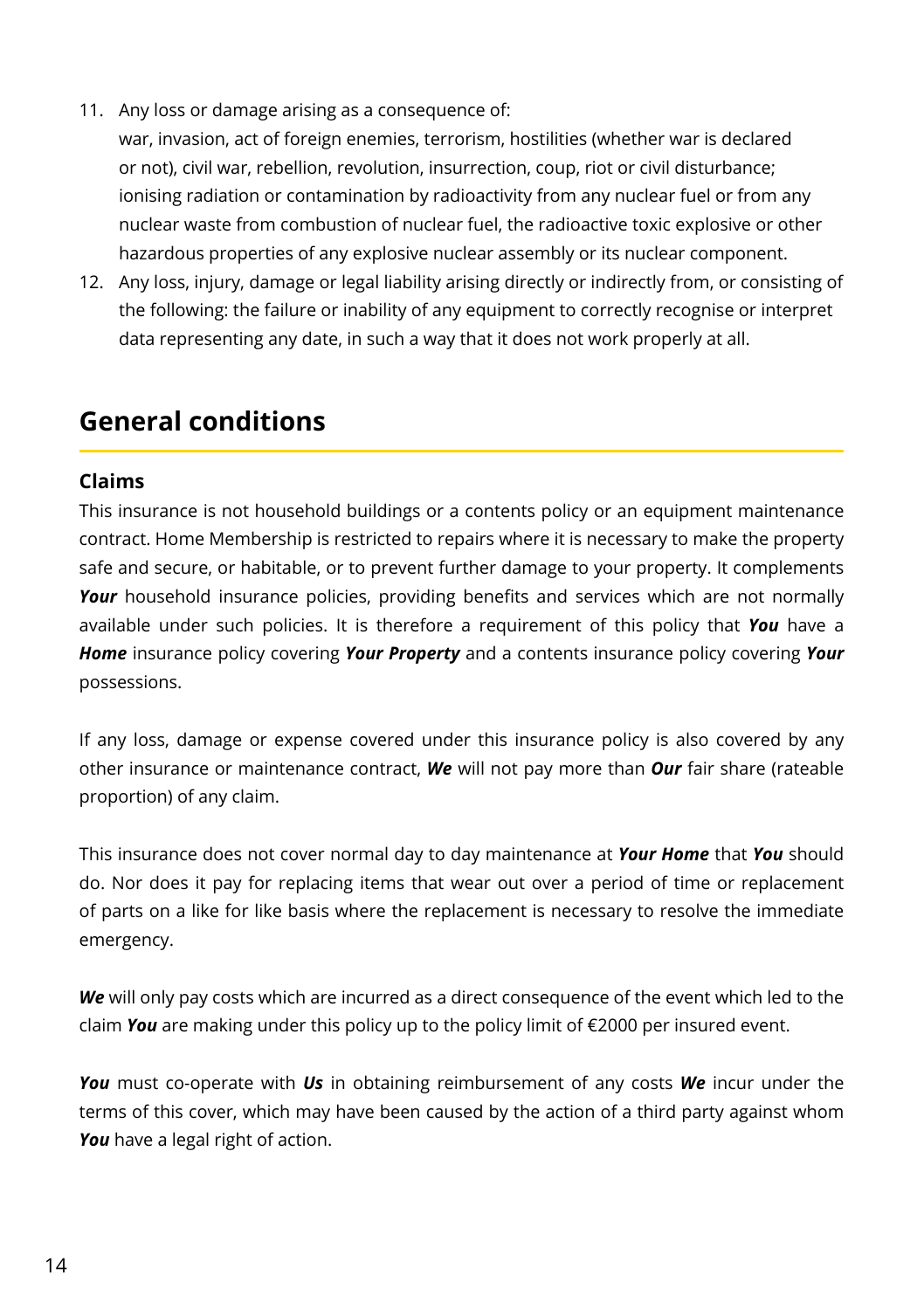No costs for repairs are payable under this insurance, unless *We* have been notified by *You* or a person calling on *Your* behalf through the 24 hour claims service telephone number provided and have authorised an approved contractor in advance.

Claims may not be made under this policy for the first 14 days other than if *You* are renewing an existing policy.

*You* must quote *Your* policy number when calling for help. *You* must produce the relevant identification including boiler service receipts on the request of the contractor or *Our* other nominated agent.

*We* reserve the right not to renew *Your* Home Membership Policy.

# **Cancellation Rights**

If this cover does not meet *Your* requirements, please return all *Your* documents within 14 days of receipt *of documentation* or policy inception, whichever is the later and providing no claims have been made. We will provide *You* with a refund for the period of cover that has not been used.

*We* may cancel this policy by giving *You* at least seven days notice at *Your* last known address. If *We* cancel the policy, *We* will refund the premium paid for the remainder of the current Period of Insurance, unless a claim has been made. We reserve the right to refuse renewal of any individual policy. If *You* wish to cancel your policy after the period has expired, we will calculate the amount of premium for the period *You* have been insured and will refund any balance after any transaction charge has been deducted. A refund will be allowed providing no claims have been made on your policy.

#### **If Inter Partner Assistance SA wishes to cancel**

Inter Partner Assistance SA, or anyone they authorise, can cancel this policy by sending *You* seven days notice to *Your* last known address. *Fraudulent claims and statements*: If *You* or anyone acting on *Your* behalf makes any claim or statement knowing it to be false or fraudulent as regards, amount or otherwise, or if any loss or damage is caused by *Your* wilful act or with *Your* connivance, the *Authorised Insurer* will not pay the claim, all cover under this policy will cease and *You* will lose all premiums *You* have paid for this policy. In addition the *Authorised Insurer* may recover any sums paid by way of benefit under the policy. If *You* fraudulently provided false information, statements or documents the *Authorised Insurer* may record this on anti-fraud databases and may also notify other organisations.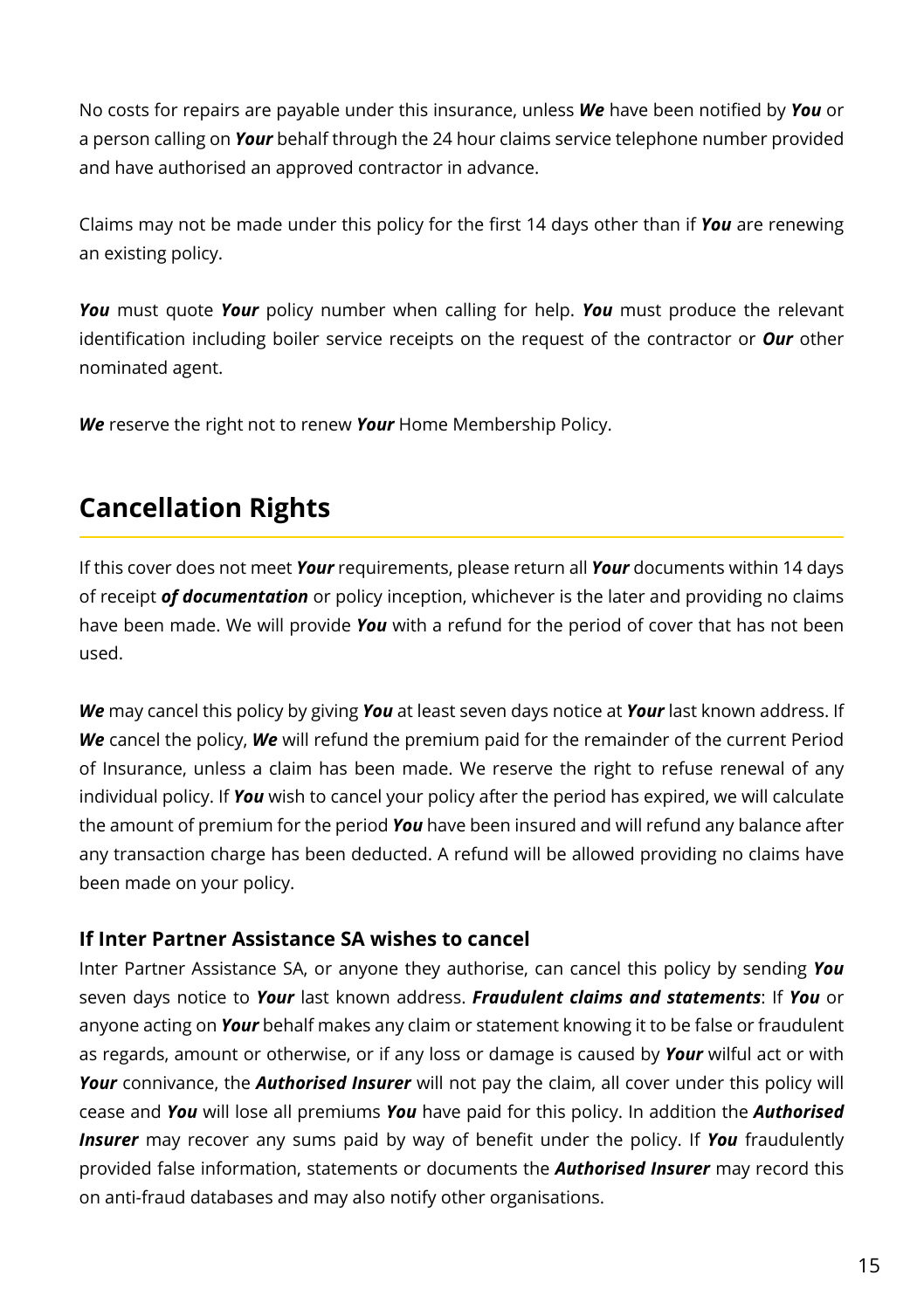#### **Relevant Law**

This policy booklet is subject to Irish Law and the parties submit to the non-exclusive jurisdiction of the Irish Courts. The policy booklet, *Certificate of Insurance* and *Statement of Fact* represents the entire agreement of the parties on the matters in question.

#### **Parts Availability**

Availability of parts is an important factor in providing emergency repairs. If our engineer does not carry the spare parts needed on the day of your appointment, we will do all we reasonably can to find and install parts from our approved suppliers. We may use new parts or parts that have been reconditioned by the manufacturer or approved third parties. We may not replace parts on a like for like basis but will provide an alternative suitable for containing the emergency. However there may be times when replacement parts are delayed because of circumstances beyond our control. In these cases we will not be able to avoid delays in repair; we will keep you informed throughout your claim. There may also be occasions where parts are no longer available. In these situations we will ensure your home is safe and if required, we will arrange for a manufacturer to provide you with a quotation for a suitable replacement item.

# **If you need to make a claim and helplines**

#### **Making a claim**

- 1. To obtain *emergency* assistance contact the 24 hour Emergency Helpline on: 1800 252626. Please contact *Us* as soon as *You* are aware of a *Home Emergency*. We may decline to attend any event which has not been reported promptly after it first occurs because such event may no longer be classified as an emergency.
- 2. *We* will deploy a suitable skilled tradesman. However, *We* may not be able to do this if:
	- Adverse weather conditions prevent *Us* from doing so; i.e. flood, snow fog or other bad weather conditions;
	- There are industrial disputes official or otherwise;
	- The public transport system fails (including the road and railway networks and repairs to them); or
	- There are other problems which prevent someone gaining access to the *Home* or which makes providing the service impractical.
- 3. The *Authorised Insurer* will only pay the charges of repairers instructed by Us. The *Authorised Insurer* will not pay any claim unless **We** have given *Our* agreement, or if there is no one at *Home* when *Our* approved repairer arrives where an agreed appointment time has been made.
- 4. The *Authorised Insurer* will pay the claim subject to the terms exclusions and conditions of this Home Membership policy.
- 5. Repairers will only attend where an appointed adult of 18 years or over is present at the Home.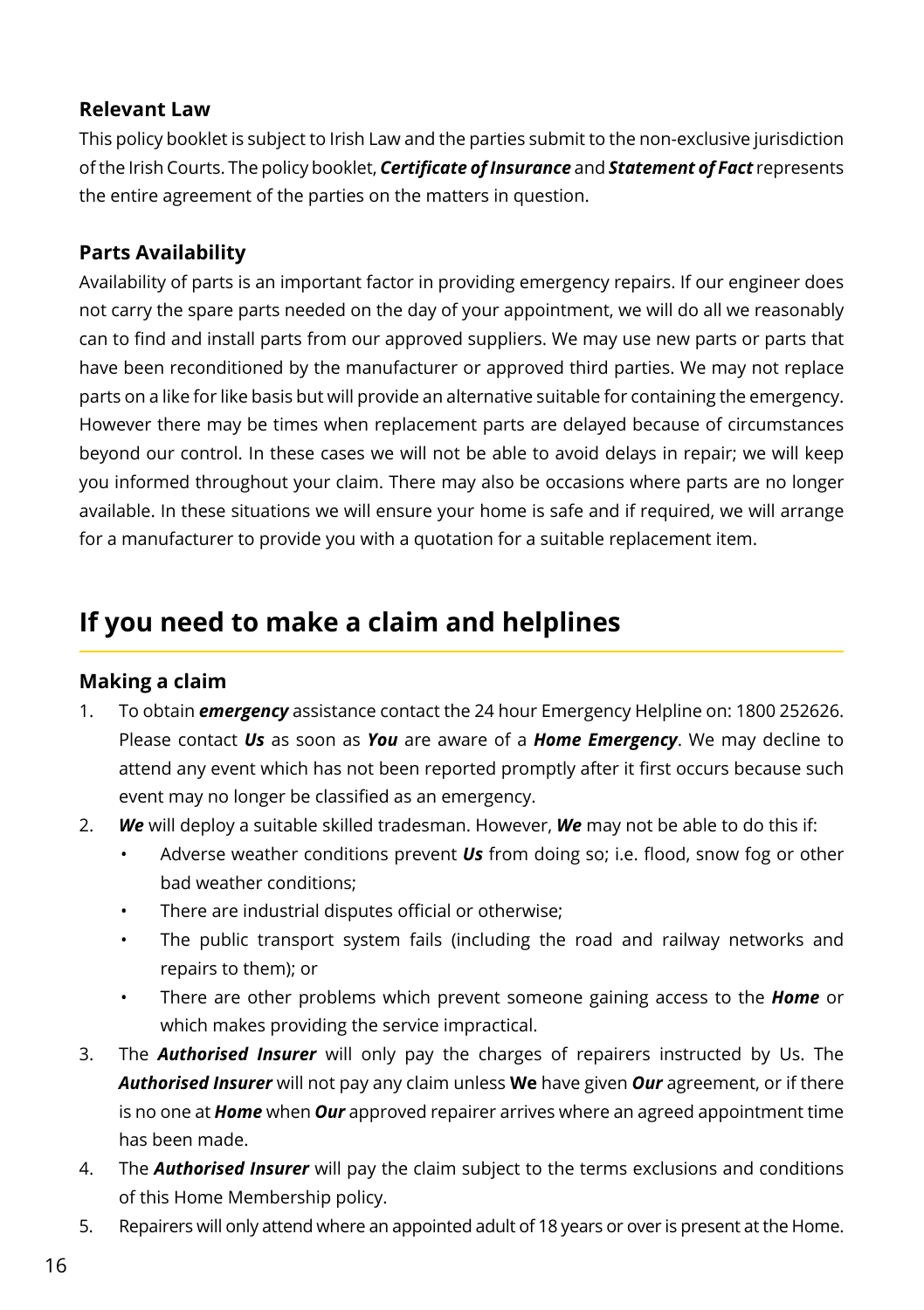# **If you need to complain**

*We* hope *You* will be completely happy with *Your* AA Home Membership policy. But if something does go wrong, *We* would like to know about it so *We* can do *Our* best to put things right and makes sure it doesn't happen again.

a) There are several ways *You* can contact *Us*.

- Phone: 01 6179950
- Post: AA Quality& Compliance Manager, AA Ireland Ltd., 61a South William Street, Dublin 2

*We* will acknowledge *Your* complaint within 5 working days. If *We* can't respond fully then, *We* will tell *You* who is dealing with it and when *You* will hear from them. *We* will do *Our* best to respond fully within 4 weeks.

If this isn't possible, *We* will tell *You* why and when *You* can expect a full response.

b) Alternatively if *Your* complaint is regarding the service *You* can contact Inter Partner Assistance at the following:

- Phone: 0906 486300
- Post: Quality Manager, Inter Partner Assistance, N6 Kilmartin Centre, Athlone, Co. Westmeath.

If *You* remain dissatisfied with the final response to *Your* complaint *You* can also contact the Financial Ombudsman Service for help and advice.

- Phone: 01 662 0899
- Email: enquiries@financialombudsman.ie
- Post: Financial Services Ombudsman's Bureau, 3rd Floor, Lincoln House, Lincoln Place,Dublin 2

In addition Inter Partner Assistance SA is a member of the Financial Services Compensation Scheme (FSCS). Further information can be obtained from the website www.fscs.org.uk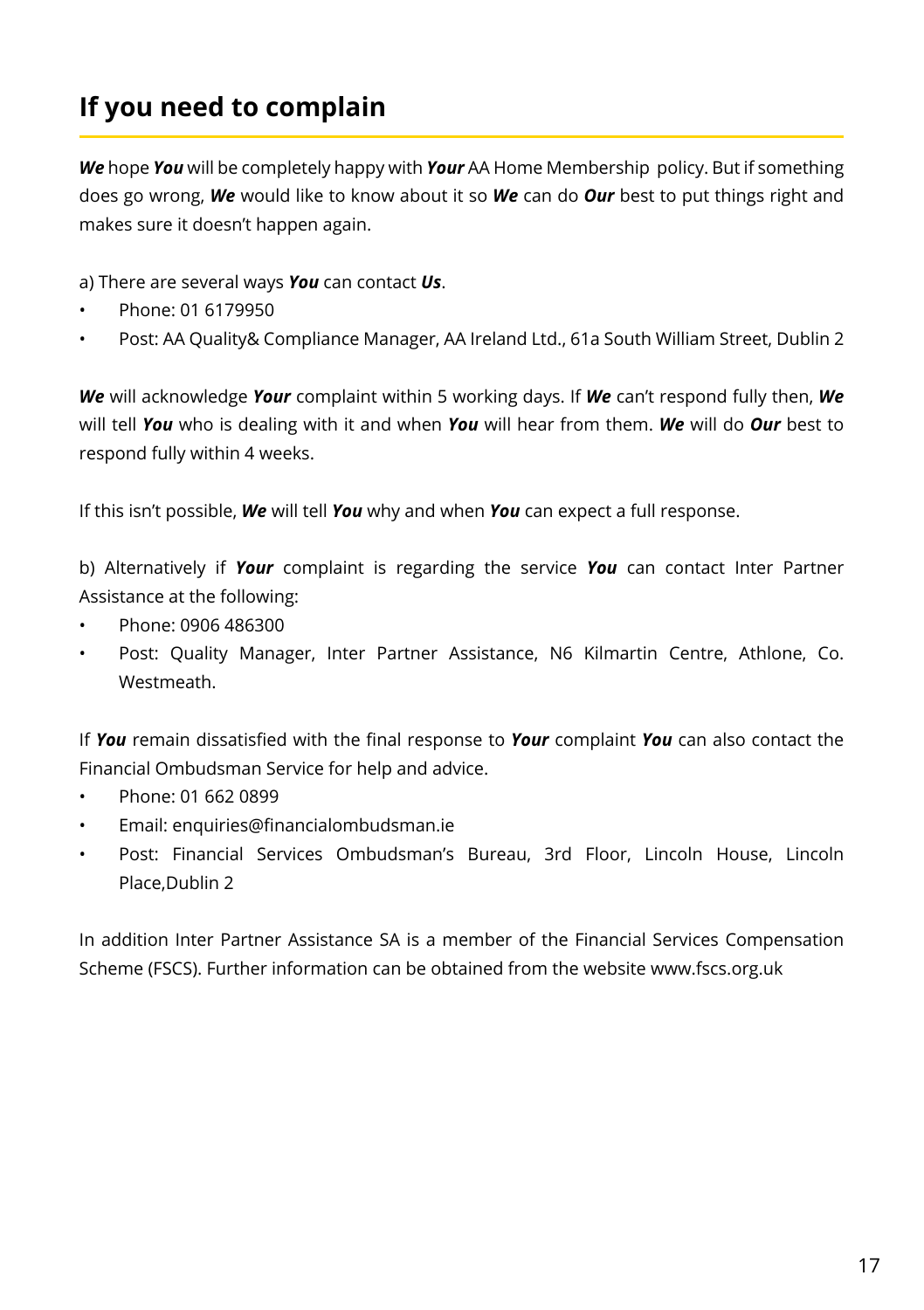#### **Use of Personal Information**

#### **Data Protection**

Details of *You*, *Your* insurance cover under this policy and claims will be held by *Us* (acting as data controllers) for underwriting, policy administration, claims handling, providing *Home Emergency* assistance, complaints handling, sanctions checking and fraud prevention, subject to the provisions of applicable data protection law and in accordance with the assurances contained in *Our* website privacy notice (see below).

*We* collect and process these details as necessary for performance of *Our* contract of insurance with *You* or complying with *Our* legal obligations, or otherwise in *Our* legitimate interests in managing *Our* business and providing *Our* products and services.

These activities may include:

- a. use of sensitive information about the health or vulnerability of *You* or others involved in *Your Home Emergency*, in order to provide the services described in this policy, by using *Our* services, *You* consent to *Us* using such information for these purposes,
- b. disclosure of information about *You* and *Your* insurance cover to companies within the AXA Group of companies, to *Our* service providers and agents in order to administer and service *Your* insurance cover, to provide *You* with *Home Emergency* assistance, for fraud prevention, to collect payments, and otherwise as required or permitted by applicable law;
- c. monitoring and/or recording of *Your* telephone calls in relation to cover for the purposes of record-keeping, training and quality control;
- d. obtaining and storing any relevant and appropriate photographic evidence of the condition of *Your* property which is the subject of the claim, for the purpose of providing services under this policy and validating *Your* claim; and
- e. sending *You* feedback requests or surveys relating to *Our* services, and other customer care communications.

*We* will separately seek *Your* consent before using or disclosing *Your* personal data to another party for the purpose of contacting *You* about other products or services (direct marketing). Marketing activities may include matching *Your* data with information from public sources in order to send *You* relevant communications. *You* may withdraw *Your* consent to marketing at any time, or opt-out of feedback requests, by contacting the Data Protection Officer (see contact details below).

*We* carry out these activities within Ireland, the UK and the European Economic Area (the European Union plus Norway, Liechtenstein and Iceland) and Switzerland, across which the data protection laws provide a similar level of protection.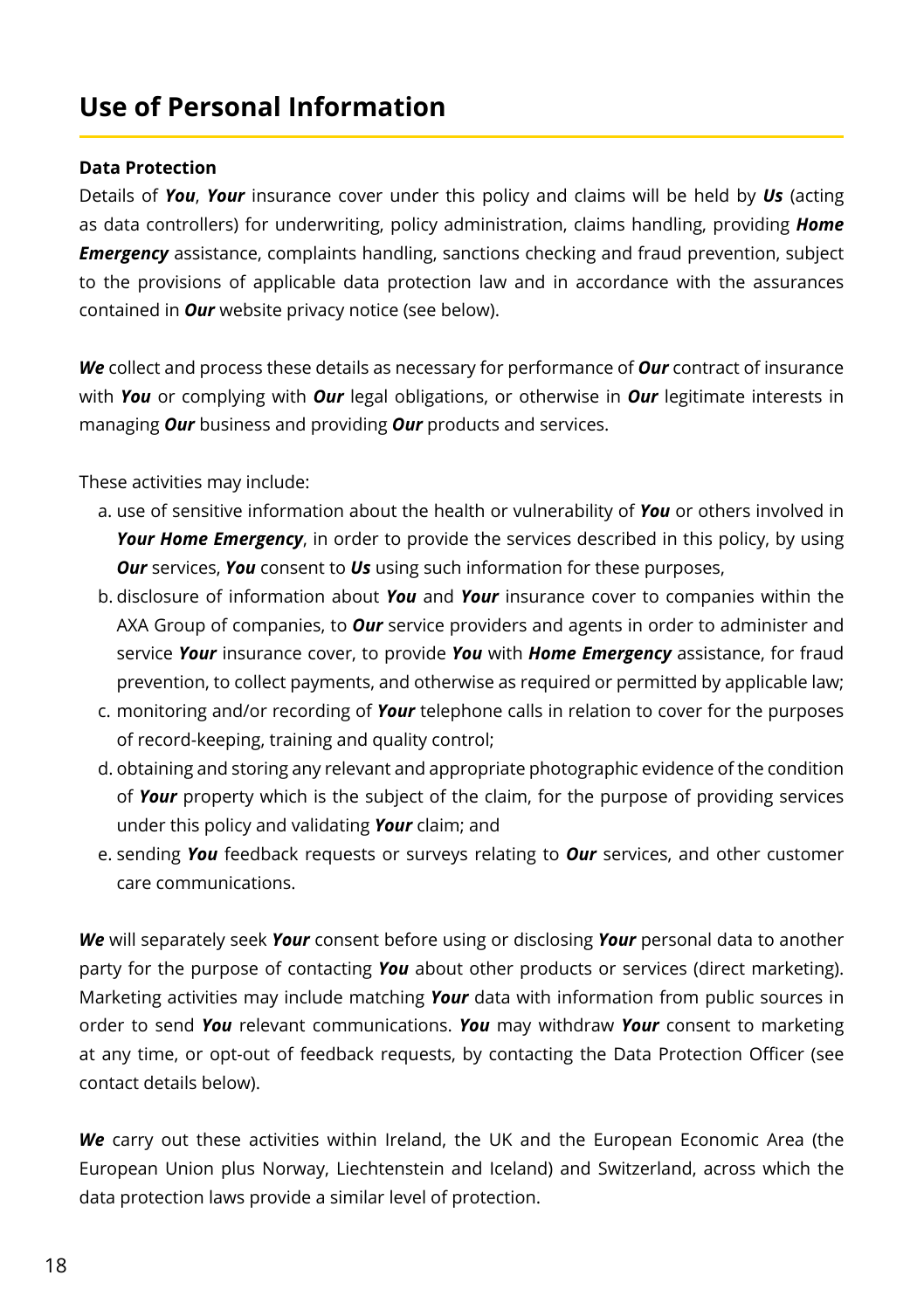By purchasing this policy and using *Our* services, *You* acknowledge that *We* may use *Your* personal data, and consent to *Our* use of sensitive information, both as described above. If *You* provide *Us* with details of other individuals, *You* agree to inform them of *Our* use of their data as described here and in *Our* website privacy notice (see below).

*You* are entitled on request to a copy of the information *We* hold about *You*, and *You* have other rights in relation to how *We* use *Your* data (as set out in *Our* website privacy notice – see below). Please let *Us* know if *You* think any information *We* hold about *You* is inaccurate, so that *We* can correct it.

If *You* want to know what information is held about *You* by Inter Partner Assistance or AXA Assistance, or have other requests or concerns relating to *Our* use of *Your* data, please write to *Us* at:

Data Protection Officer The Quadrangle 106-118 Station Road Redhill RH1 1PR UK Email: dataprotectionenquiries@axa-assistance.co.uk

*Our* full data privacy notice is available at: www.axa-assistance.co.uk Alternatively, a hard copy is available from *Us* on request.